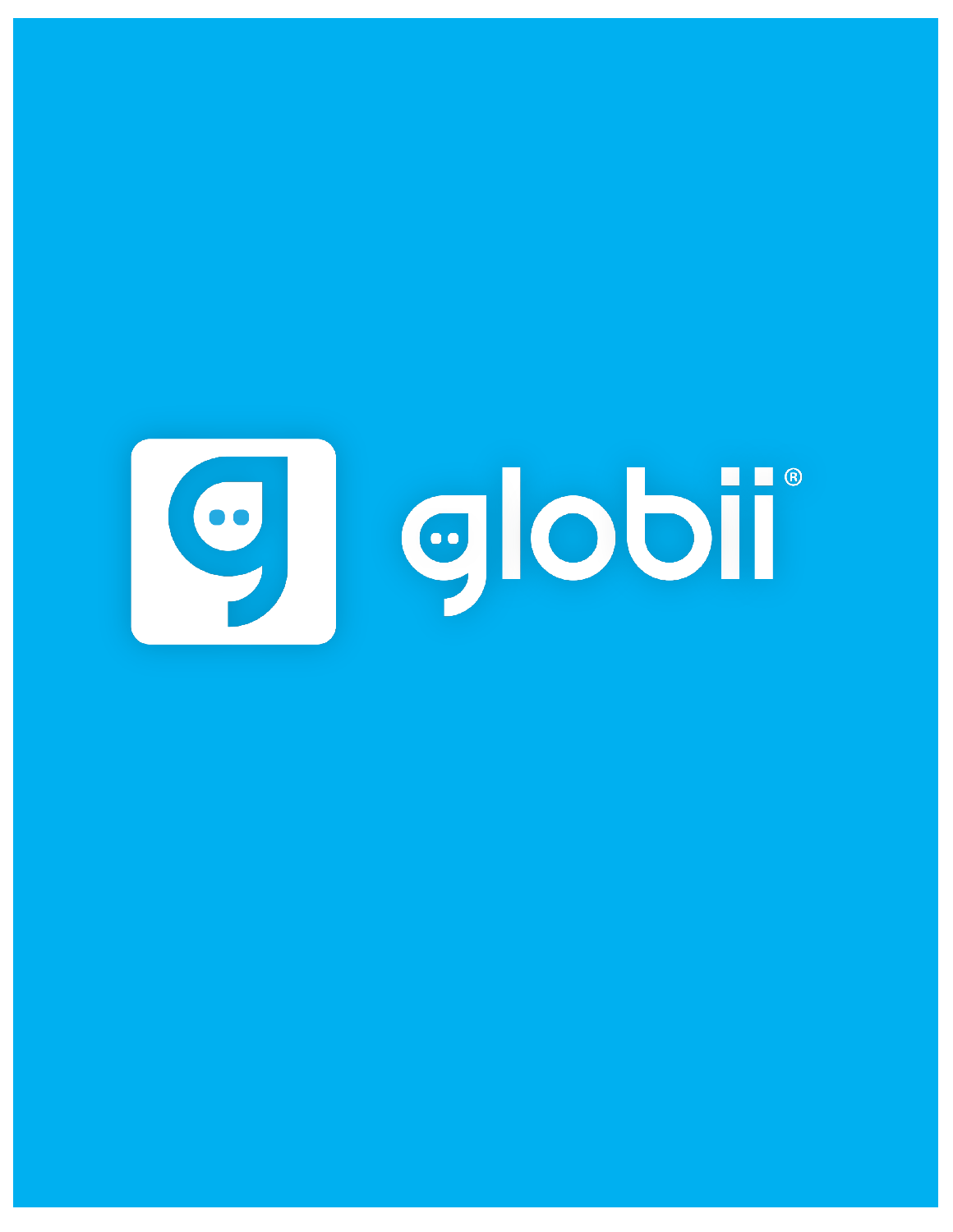# **GLOBII® 1.4 – User Guide**

**GLOBII® is a mobile tracking application that can be downloaded to iOS and Android mobile devices, such as cell phones, laptops and tablets.**

#### **PREVIEW**

The location is obtained by using the GPS. A device must therefore be equipped with a GPS receiver.

GLOBII® is compatible with GPS and GLONASS tracking systems, and connected to the LaxsonGPS ™ web portal. Position data is sent from mobile device to the server of tracking system to be stored.

Besides position data (coordinates, courses, speed, etc.), images, alarm messages, and custom statuses can also be sent to the server.

Data received from a mobile device can be processed by a tracking system and presented in different forms such as tracks of traveled routes on the map, notifications, etc.

# **Starting Application and Choosing Mode**

First, download the GLOBII® app from the APP store (iOs) or from GooglePlay (Android) on your mobile device.

Once done, enter your unique ID and password.

| └ - - - - 1 1:58 AM<br>$\blacksquare$ $\blacksquare$<br>globii | Active<br>The most detailed track of unit's mevements and<br>the highest accuracy of position data. Relatively<br>high battery and traffic consumption comparing to<br>the ather modes.   |
|----------------------------------------------------------------|-------------------------------------------------------------------------------------------------------------------------------------------------------------------------------------------|
|                                                                | $\odot$<br><b>Standard</b><br>A detailed track of unit's movements with 5<br>minutes delay. High accuracy of position data.<br>Moderate battery and traffic consumption.                  |
| Unique ID<br>Password                                          | Launch<br>Lite<br>A possibility to control unit's location upon<br>minimum consumption of battery and traffic. Track<br>of movements received in this mode may have<br>some imprecisions. |
| <b>CONNECT</b><br><b>SIGN IN</b>                               | Custom<br>Create your own mode. Choose parameters<br>depending on the geals of monitoring                                                                                                 |
| ◠                                                              |                                                                                                                                                                                           |

# **USER MODES**

**After connecting to the Globii® App, it is necessary to choose a user mode: Active, Standard, Lite, or custom one. Each mode has its own parameters of data collecting and sending.**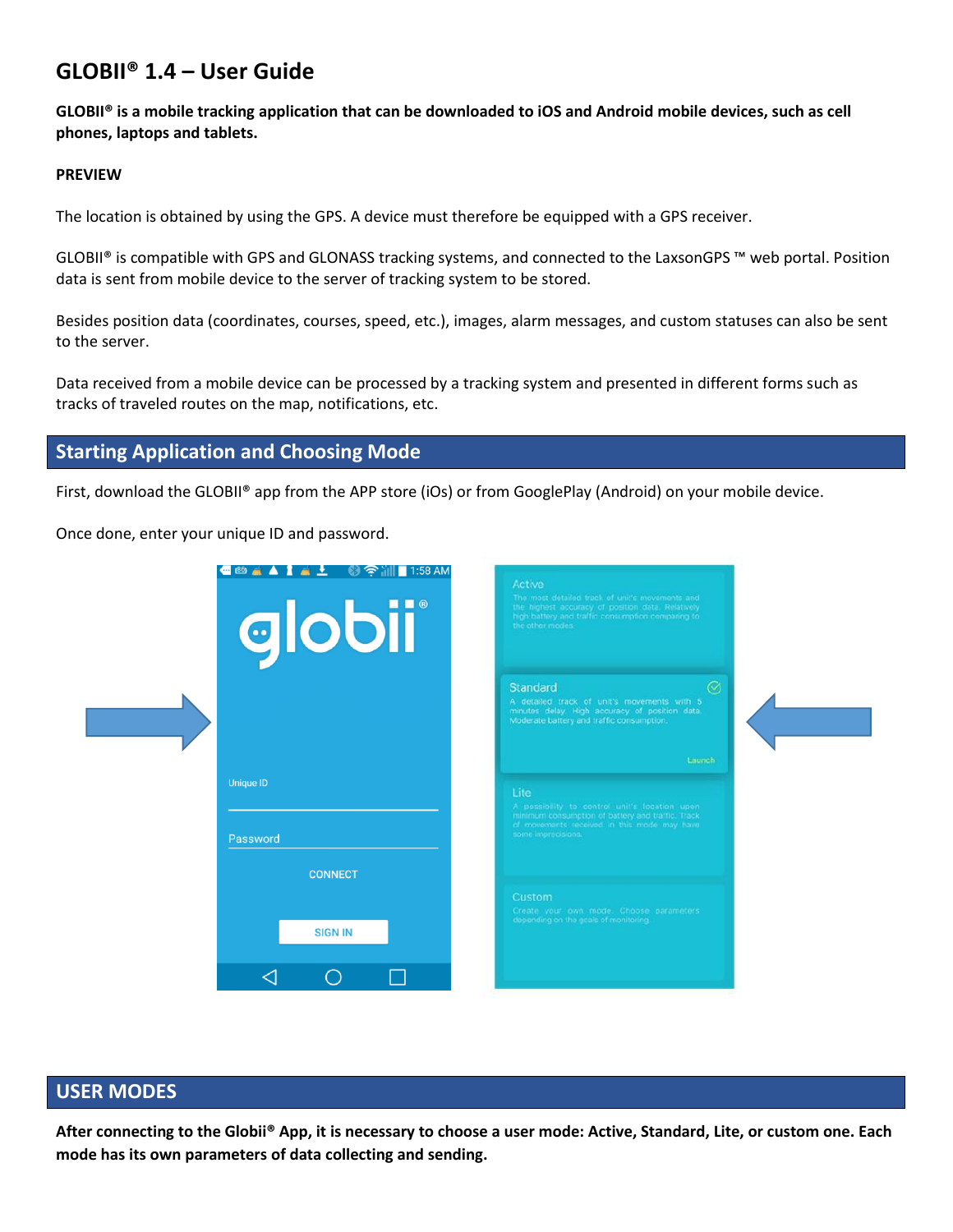# **Active Mode**

This mode provides you with a possibility to receive the most detailed track of unit's movements and ensures the highest accuracy of position data. This mode provides relatively high battery and traffic consumption comparing to the other modes.

| Data collection:        | Continuous |
|-------------------------|------------|
| Data sending:           | Continuous |
| Maximum accuracy value: | 30 meters  |

# **Standard Mode**

This mode provides you with a possibility to receive a detailed track of unit's movements with 5 minutes delay and ensures relatively high accuracy of position data. Moderate battery and traffic consumption is considered to be an advantage of the mode.

| Data collection:        | By timeout (5 minutes) |
|-------------------------|------------------------|
| Data sending:           | By timeout (5 minutes) |
| Maximum accuracy value: | 50 meters              |

# **Lite Mode**

This mode provides you with a possibility to control unit's location upon minimum consumption of battery and traffic. Note that track of movements received in this mode may have some imprecisions.

| Data collection:        | By timeout (5 minutes) |
|-------------------------|------------------------|
| Data sending:           | By timeout (5 minutes) |
| Maximum accuracy value: | 1000 meters            |

# **Custom Mode**

This is a mode where all parameters should be set individually according to the goals of tracking. Initially all the parameters have standard values. Only select when your used to the app.

# **MAIN SCREEN**

**An interface of the application's main screen could be conditionally divided into 3 blocks: top, central, and bottom one.**

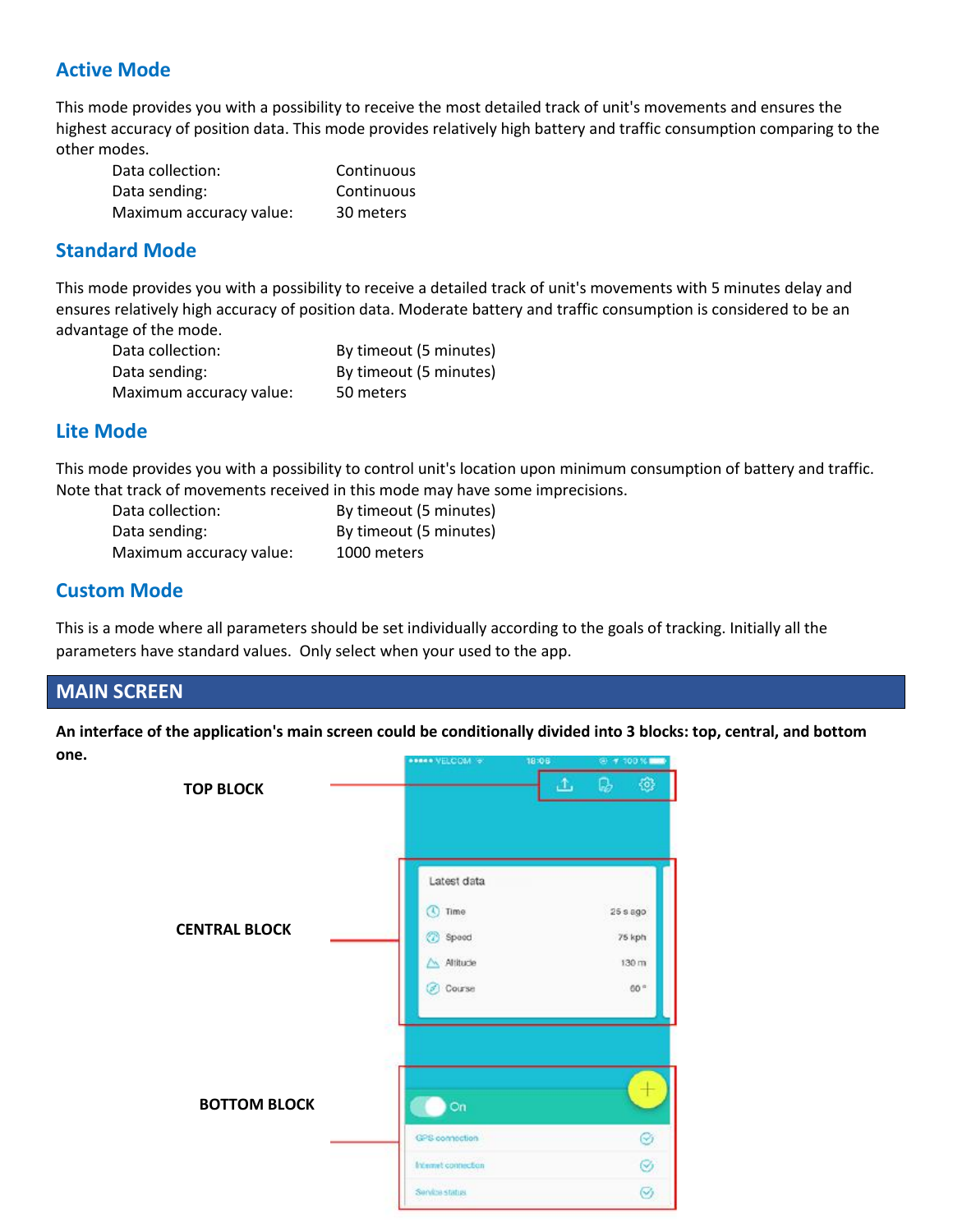# **Top Block**

The top block contains 3 buttons:

Arrow — unloads messages from the black box. Red indicator shows the availability of messages in the box; Battery — turns on the power save mode upon tapping it; Gear — transfers to the application settings menu.

# **Central Block**

Central part of the screen is occupied by the block where you can view unit's latest data or (upon indicating the corresponding settings) send unit's current status (use a horizontal slide to switch from latest data viewing to current state sending). Latest data receiving and current status sending requires availability of GPS and Internet connection as well as starting unit's location determination service.

# **Bottom Block**

Upon the first launch of the application a unit's location determination service is stopped. To start it, tap the corresponding button at the top of the block. The further activity of the application depends on the settings used, availability of GPS connection (to generate location messages) as well as connection with Internet and server (to send messages from clipboard or black box). State of data collecting and sending parameters is shown in the bottom block:

### **GPS Connection :**

 $\checkmark$  Shows the availability of GPS connection

### **Internet connection :**

 $\checkmark$  Shows the availability of Internet connection

### **Service status :**

 $\checkmark$  Shows whether location determination service is started or stopped.

## *ATTENTION!*

Stopping of the service may be restricted by an administrator.

For Android devices, automatic start/stop of the service is also possible after reboot, while charging the battery, or by schedule.

# **Other**

Tap the '+' button in the bottom block in order to open the actions menu. Note that implementation of any action from this menu requires the availability of Internet connection.

# **Latest Data**

Latest data is taken from received messages. Latest data is refreshed automatically upon receiving new messages. The latest data block may contain up to 4 items on your choice:

- Time time of receiving the latest message;
- Speed unit's speed (in km/h);
- Altitude  $-$  elevation of a unit above the sea level (in meters);
- Course direction of movement (in degrees). It can take on the values from 0 to 360 degrees, where 0° is a course strictly northward, and then the value increases clockwise;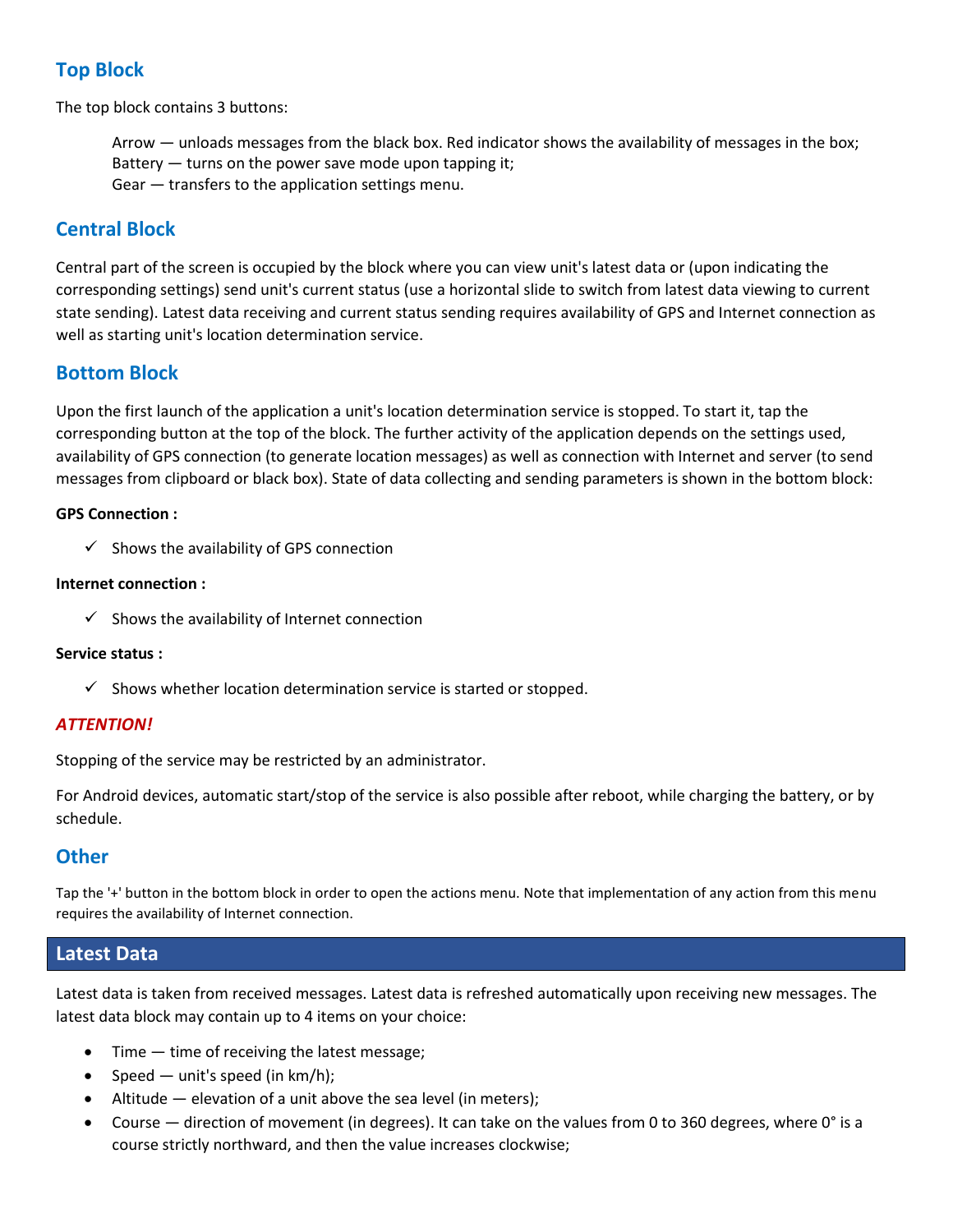- Position geographical latitude and longitude of unit's location;
- Accuracy accuracy of location data (in meters). In other words, accuracy is a radius (drawn around a current location point) within which a unit can be situated.



# **ACTIONS MENU**

**This menu contains a list of actions available for a chosen user mode :**

# **Scan QR Code**

The scanner provides the possibility to work with either a QR code or a bar code. Note that in the 'Actions' settings you can choose whether to preview a scanned code or send it automatically. After scanning a QR code (bar code), the message containing 'QR' parameter is sent to the server. Parameter's value is saved in the data base of the system and afterwards can be used for the monitoring purposes.

# **Send photo**

An image sent to the server is saved in the data base of the system and afterwards can be used for the monitoring purposes. Note that unit's location info is send to the server along with the image. Before sending a photo, it is recommended to indicate image quality.

#### **SENDING FROM CAMERA**

Choose this item to take a picture and send it.

#### **SENDING FROM LIBRARY**

Choose this item to send an image stored in the memory of your mobile device.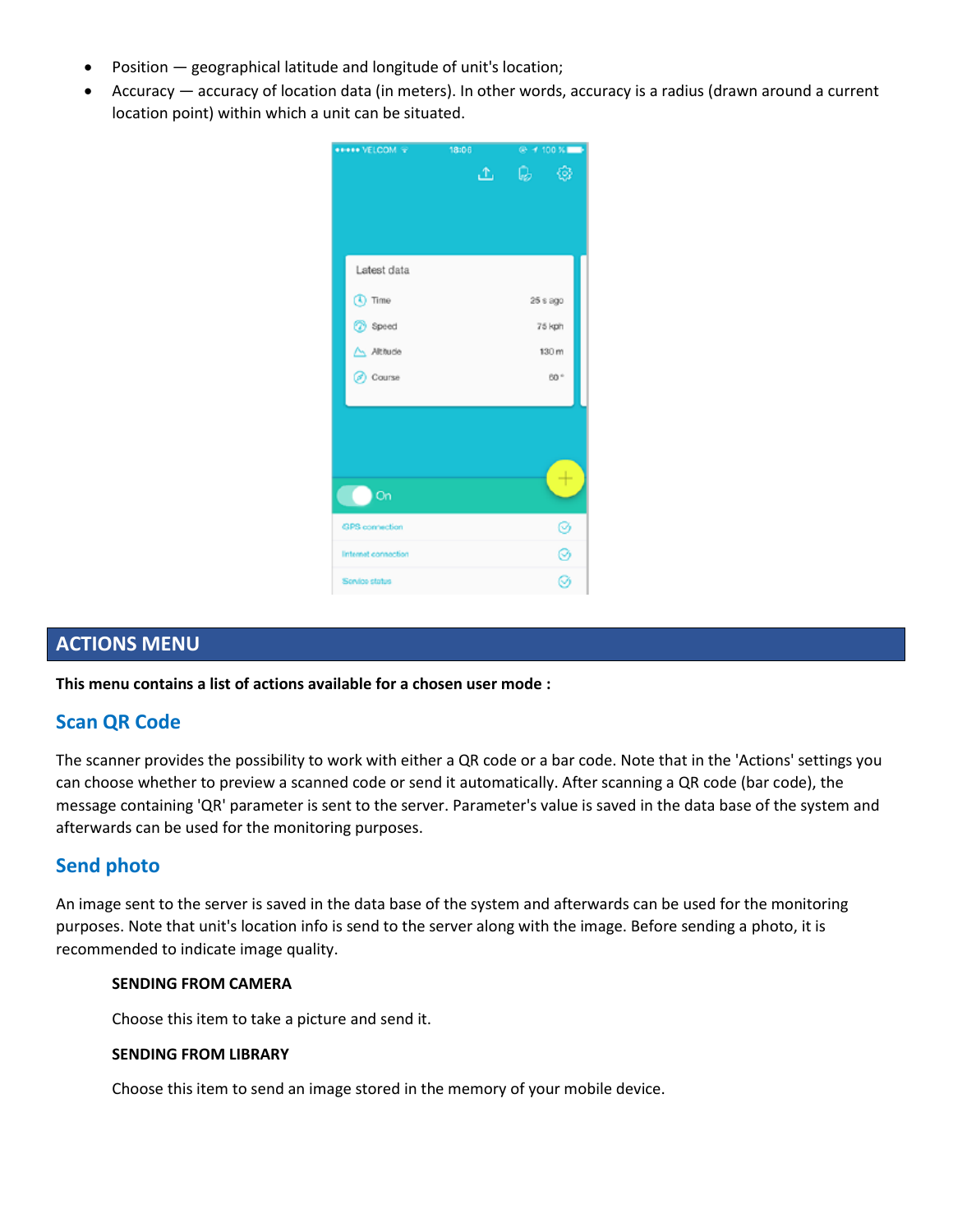# **Send position**

Position sent to the server is saved in the data base of the system and afterwards can be used for the monitoring purposes.

# **Send SOS**

Alarm message (SOS) can be sent in case a critical situation occurs. In the monitoring system's data message, it has the following view: 'SOS=1'. Note that unit's location info is send to the server along with the alarm message. Unit's location is detected by the system at the moment of SOS sending. In case of failure to detect current location, the latest known location will be sent.

| No Service # | <b>5.40 PM</b> | 8,100%         | No Service . * | 5:40 PM<br><b>SETTINGS</b> | $9.1005$ $+$ |
|--------------|----------------|----------------|----------------|----------------------------|--------------|
|              |                |                | ACTIONS        |                            |              |
|              |                |                | Send photo     |                            |              |
|              |                |                | Send position  |                            |              |
|              | Scan QR code   | BB             | Send SOS       |                            |              |
|              | Send photo     | $\circledcirc$ | Scan QR code   |                            |              |
|              | Send position  | ۷              |                |                            |              |
|              | Send SOS       | $=$            |                |                            |              |
|              |                |                |                |                            |              |
|              |                |                |                |                            |              |

# **Custom Statuses**

GLOBII® application supports creating and sending of custom statuses. A user can create any number of custom statuses templates, for example, 'Template 1' can obtain such values as 'Free', 'Busy', 'Away', and 'Template 2' — 'Private', 'Business', 'Unified', etc. Template creating is done in the corresponding section of the application settings. Template sending is done on the main screen of the application.

| SIM 6hourp. P     | 11:40    | A 146% 15    | Locked SIM          | <b>11:19 AM</b> | $6 + 45\%$ and |
|-------------------|----------|--------------|---------------------|-----------------|----------------|
| K                 | Settings |              |                     |                 | 土 局 發          |
| TEMPLATE SETTINGS |          |              |                     |                 |                |
| Name              |          | Availability |                     |                 |                |
| Parameter         |          | status       | Availability        |                 | $\mathcal{O}$  |
| VALUES            |          |              | available           |                 |                |
| Available         |          |              | Busy<br>67          |                 |                |
| Busy              |          |              | Avray<br>61         |                 |                |
| Away              |          |              |                     |                 |                |
| $+$ Add           |          |              |                     |                 |                |
|                   |          |              | <b>On</b>           |                 |                |
|                   |          |              | GPS connection      |                 | Ø              |
|                   |          |              | Internet connection |                 | Ø              |
|                   |          |              | Service status      |                 | Ø              |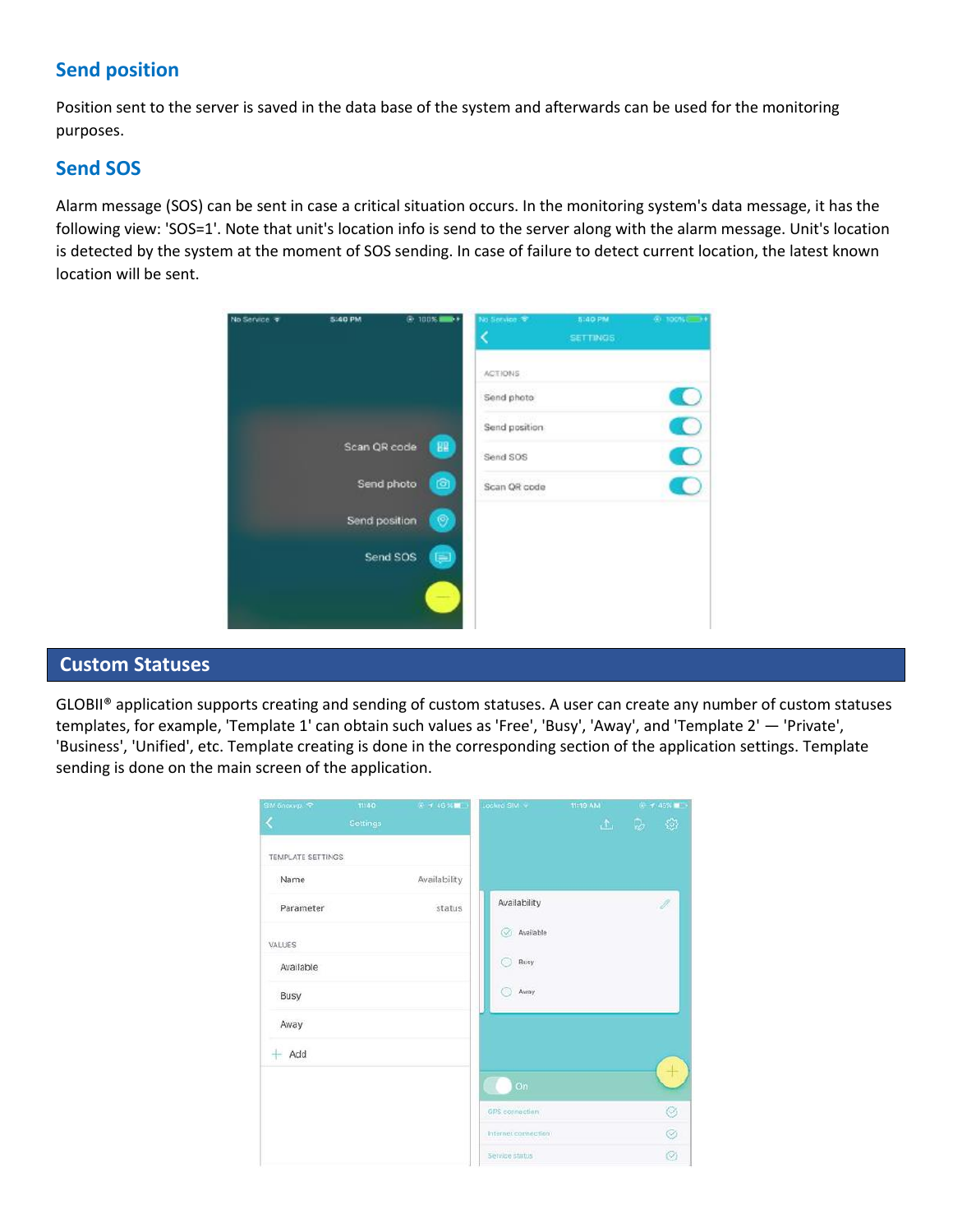## **Template Creating**

To create custom statuses template, go to the application settings (main screen>top block>gear button). Afterwards, choose 'Custom statuses' item in the 'Administrative settings' section. To create template, tap the corresponding button and fill in parameters:

Name — indicate template's name; Parameter name — indicate parameter's name; Values — add the necessary number of values (max 6) and give a name for each of them.

### **Status Sending**

Sending custom statuses from created templates is implemented in the central block of the main screen. Using the horizontal slide switch to the necessary template and tap a status to be sent.

Custom statuses appear in the tracking system as data messages containing parameter's name and value.

Custom statuses are usually sent along with coordinates. If there is no access to 'fresh' position data at that moment, then the last known coordinates are used.

Sent statuses can be used in the monitoring system to adjust notifications (notification type should be 'Message parameter control').

Sent parameters (both alarms and custom statuses) can be used in the tracking system to adjust notifications (notification type should be 'Message parameter control'). You can be notified on receiving custom statuses by e-mail, SMS, online popup message. Moreover, you can register received statuses in unit's database and generate reports on them.

## **Template Deleting**

To delete a template, go to the Settings>Administrative settings>Custom statuses, choose a template you would like to delete, tap the corresponding button in the bottom, and confirm your action in the appeared dialog.

# **Settings**

User settings menu serves to configure parameters influencing the work of both the application and the location determination service. A number of settings available to a user is indicated in the 'Visible settings' item of the 'Administrative settings' section.

### *ATTENTION!*

Access to the settings can be restricted by the password of administrator.

# **Connection Settings**

### **SERVER**

### **HOST**

LaxsonGPS ™ services are compatible with GPS and Glonass tracking systems. The connection is done automatically when the application starts.

### **PORT**

For LaxsonGPS ™, a server port is automatically assigned when the application starts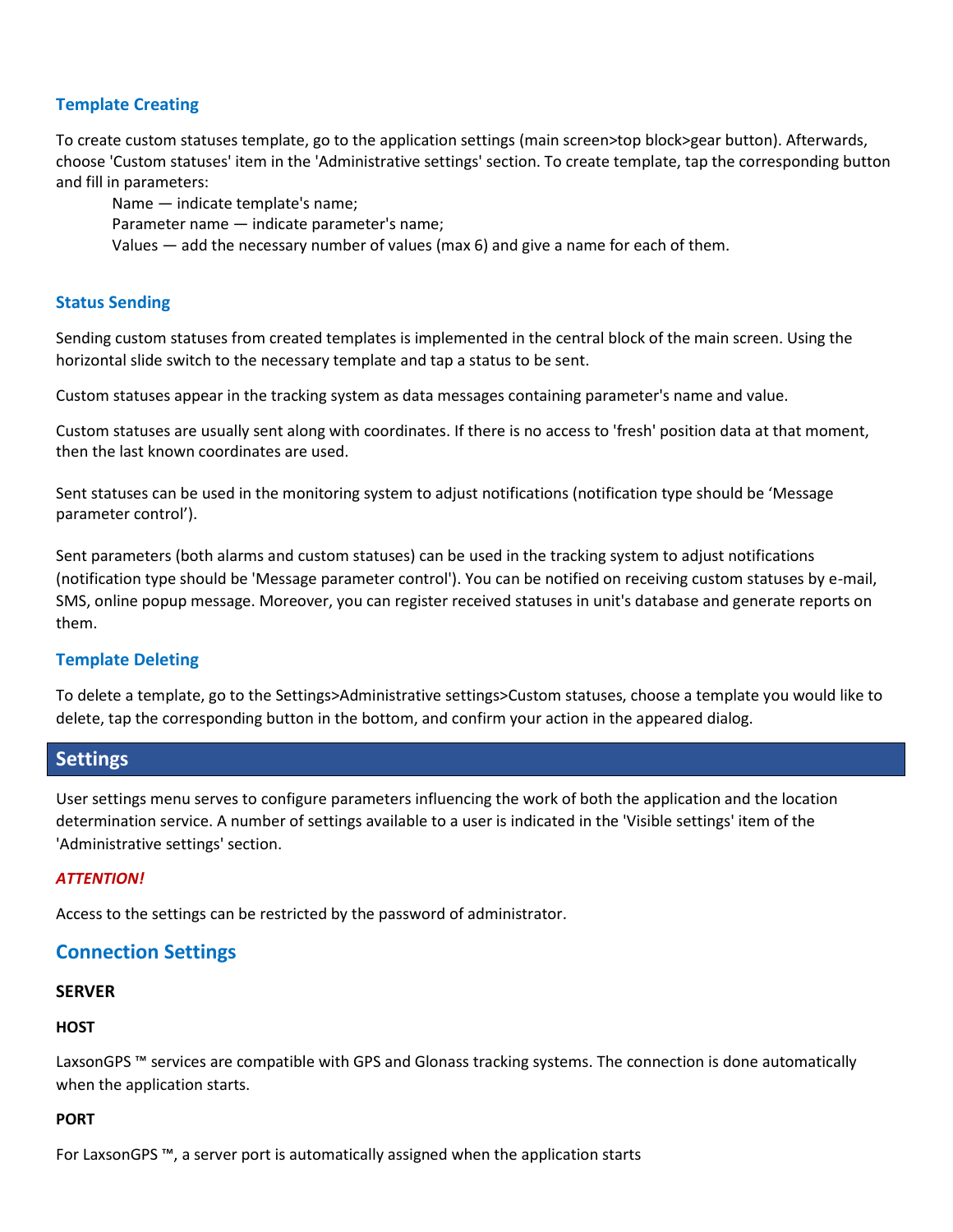## **Unit Properties**

#### **UNIQUE ID**

Unit's unique ID is an identification code used to recognize your mobile device in the tracking system. It can be the same as IMEI code of the mobile device or any other identifier.

#### **PASSWORD**

Indicate a password if it should be used for a unit access. Note that an indicated password should be duplicated in the interface of a monitoring system (corresponding field of a unit properties dialog), otherwise unit's data will not be registered on the server.

#### **BLIND UNIT**

Here choose a unit to bind your application to.

# **Operation Mode**

Chosen configuration of the operation mode may influence the consumption of traffic and battery. Operation mode is defined by 3 parameters. Depending on the goals of tracking you can choose settings for data collection, data sending, and starting/stopping by event. Further there is an information on each setting.

### **DATA COLLECTION**

### DATA COLLECTION METHOD

- Continuous location data is collected constantly, collected data can be characterized by a high accuracy. The negative side is higher consumption of battery and traffic.
- By timeout location data is collected regularly over a certain period of time. This period of time (timeout) should be indicated in the corresponding field (5 minutes by default). Note that the less timeout is, the more accurate data you collect. Using this method traffic and battery consumption depends on a timeout indicated.
- Smart mode the key feature of the method is that data collection takes place only upon unit's movement. In other words, location determination service is automatically started upon unit's movement detection. Movement detection is made on the basis of processed data from integrated accelerometers, gyroscopes, and compasses.

#### **TIMEOUT**

This option should be used if 'By timeout' method has been chosen for data collection. Here indicate the time value in which data collection is implemented.

# **Data Sending**

### **DATA SENDING METHOD**

Data can be sent continuously, by timeout, or manually.

In the first case ('Continuous' option), location data is sent to the server constantly (upon arriving to the black box and upon the Internet availability). The battery is consumed actively using this method, therefore it is recommended to use it if you have the possibility to charge your battery any time.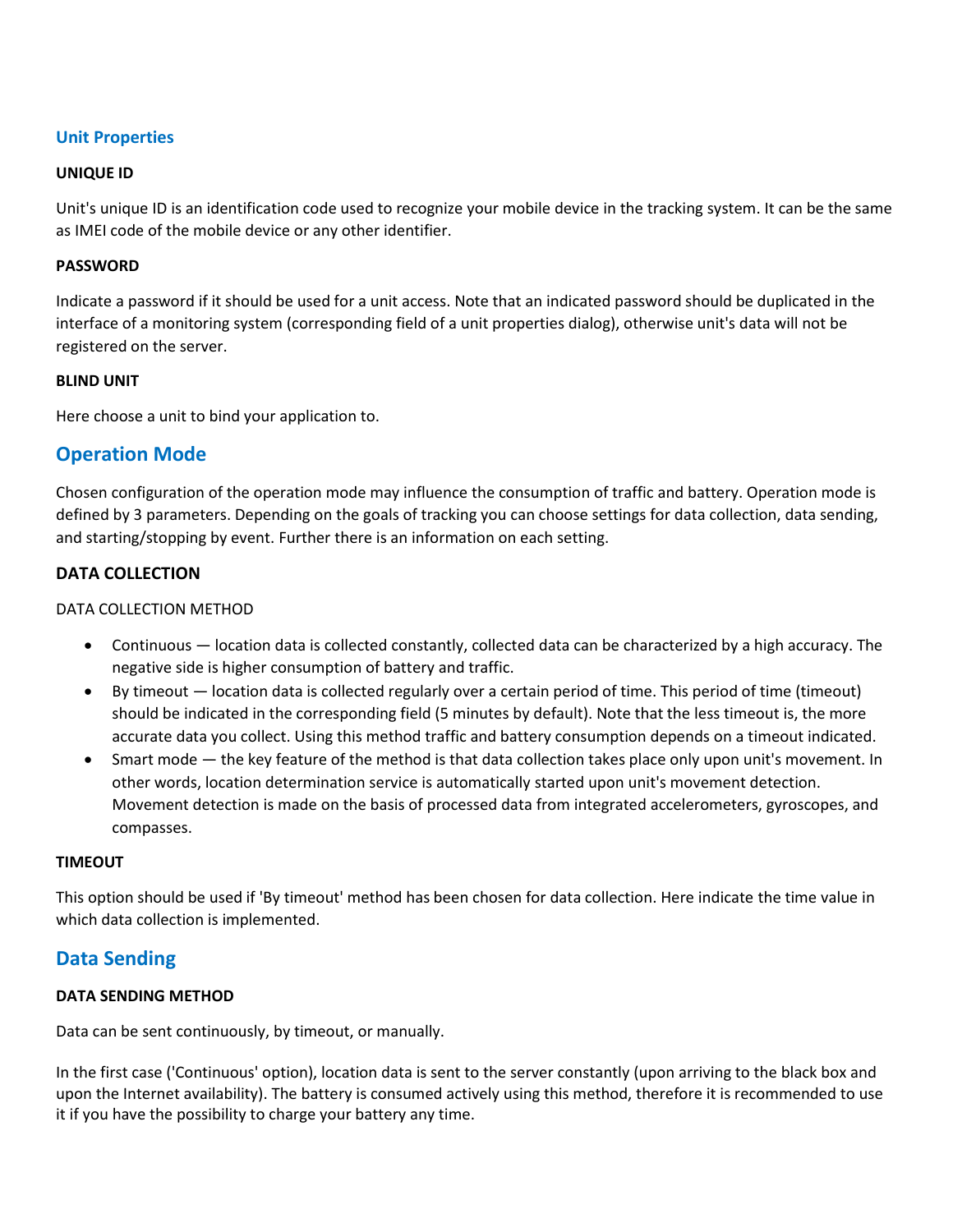In the second case ('By timeout' option), location data is sent to the server regularly (once in the indicated time) and afterwards a mobile device returns to the sleeping mode.

In the third case ('Manual' option), all collected location data messages are stored in the black box, and if necessary a user unloads the black box manually.

### **TIMEOUT**

This parameter is relevant only if data sending by timeout is chosen above. Timeout value should be no less than 5 minutes.

### **WORK IN ROAMING**

Depending on this checkbox state, the mobile device sends data in roaming or not.

# **DATA SETTINGS**

# **Messages Filtration**

If you activate this option, parameters listed below will be applied to messages prepared for sending to the server. This filtration can be applied only to the messages generated by GPS, because if wireless technology is used, such data as speed, course, satellites count, etc. is unknown, and accuracy can exceed 2000 meters.

The conditions of filtration are listed below. The 'logical OR' operation is applied to them, in other words, a new message is generated if any of the mentioned conditions is met. This is not applicable to the Max accuracy and Max speed parameters as they are intended to exclude messages with improbably high values (potentially invalid messages).

#### **MAX ACCURACY**

Maximum accuracy value. If exceeded, such message is considered invalid and will not be sent to the server. This parameter is utilized constantly (regardless to the state of messages filtration option).

### **MINIMUM TIME INTERVAL**

Minimum time interval between messages sent to the server (in seconds). In other words, a new message is generated when the indicated time since previous message has passed.

#### **MINIMUM DISTANCE**

Minimum distance between messages. In other words, a new message is generated if the unit has traveled the indicated distance since the previous message.

### **CHANGE IN COURSE**

Indicate an angle on which a course will be changed (i.e., a motion direction) for new message sending (in degrees).

#### **CHANGE IN SPEED**

Indicate a speed change (difference between the previous and current messages) which is sufficient for sending a new message.

#### **Additional Parameters**

Choose the additional parameters you would like observe in data messages:

#### **PROVIDER NAME**

If this option is chosen, then sent messages contain parameter 'p' showing a source of location data.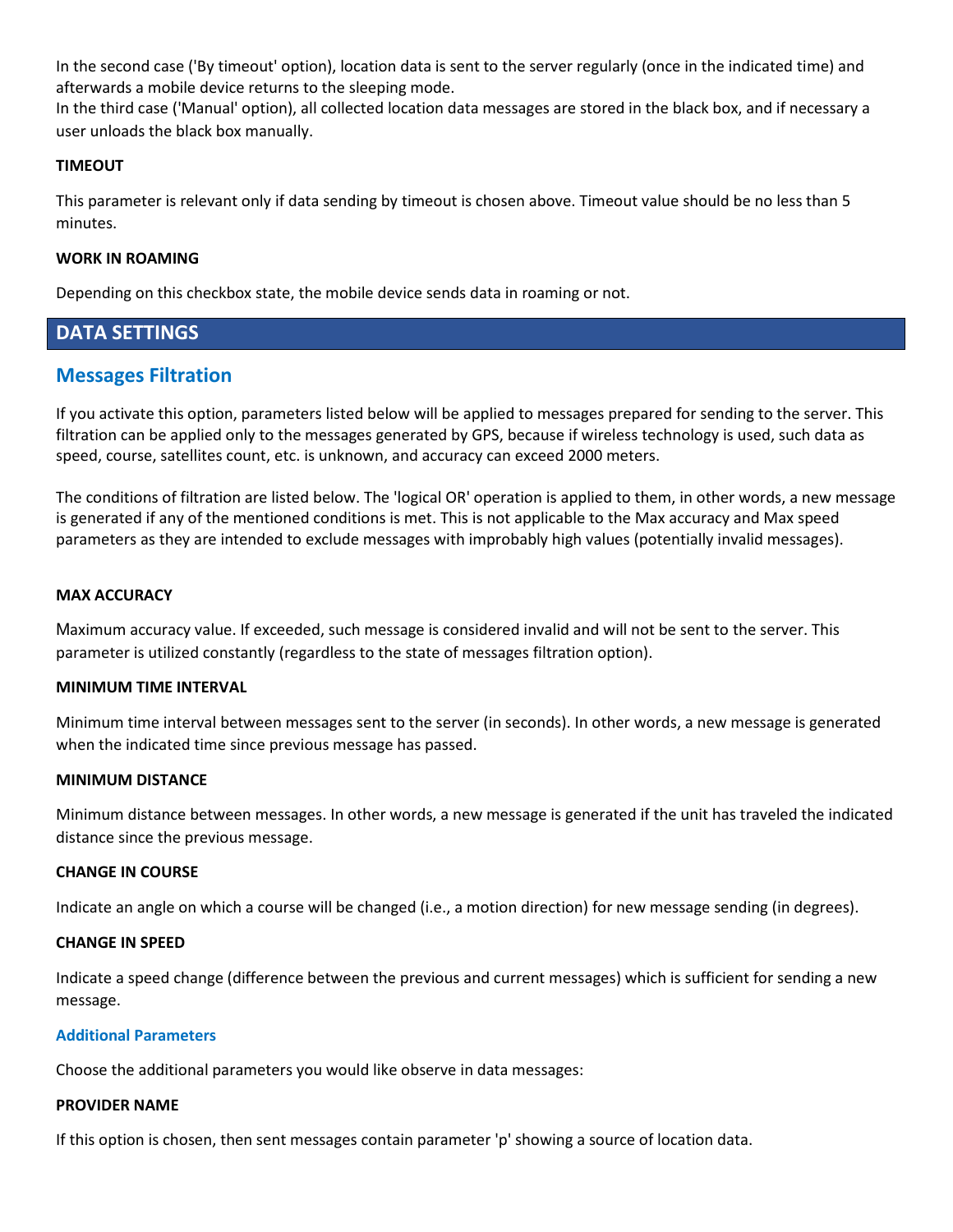#### **ACCURACY**

If this option is chosen, then sent messages contain parameter 'a' showing information about accuracy of a detected location (in meters).

#### **BATTERY LEVEL**

If this option is chosen, then sent messages contain parameter 'b' showing a battery level (percentage).

#### **LAST STATUS**

If this option is chosen, then sent messages contain the last indicated unit status.

## **MAIN SCREEN**

#### **LATEST DATA**

The latest information on the key parameters of unit monitoring. Latest data block occupies the central place on the main screen of the application.

#### **ACTIONS**

Here you can adjust the list of actions available to a user.

#### **Visible settings**

Here you indicate the settings to be shown in the user menu.

#### **PHOTO QUALITY**

Here you can choose image quality which will be used upon photo sending (traffic consumption depends on the chosen quality). The following variants are available:

Original — original image without quality loss;

High — original image is compressed to 3 megapixels (not more than 600 kb);

Medium — original image is compressed to 2 megapixels (not more than 300 kb);

Low — original image is compressed to 1 megapixel (not more than 100 kb).

#### **POWER SAVE MODE**

Power save mode provides you with a possibility to decrease battery consumption. This is possible due to the changing of data sending method to manual.

Enable this option in order the power save mode to be activated upon reaching low battery level (15%).

#### **CLEAR BLACK BOX**

Tap the option in order to delete all the messages from the black box.

#### **RESET**

Tap the option to reset all the settings to default ones.